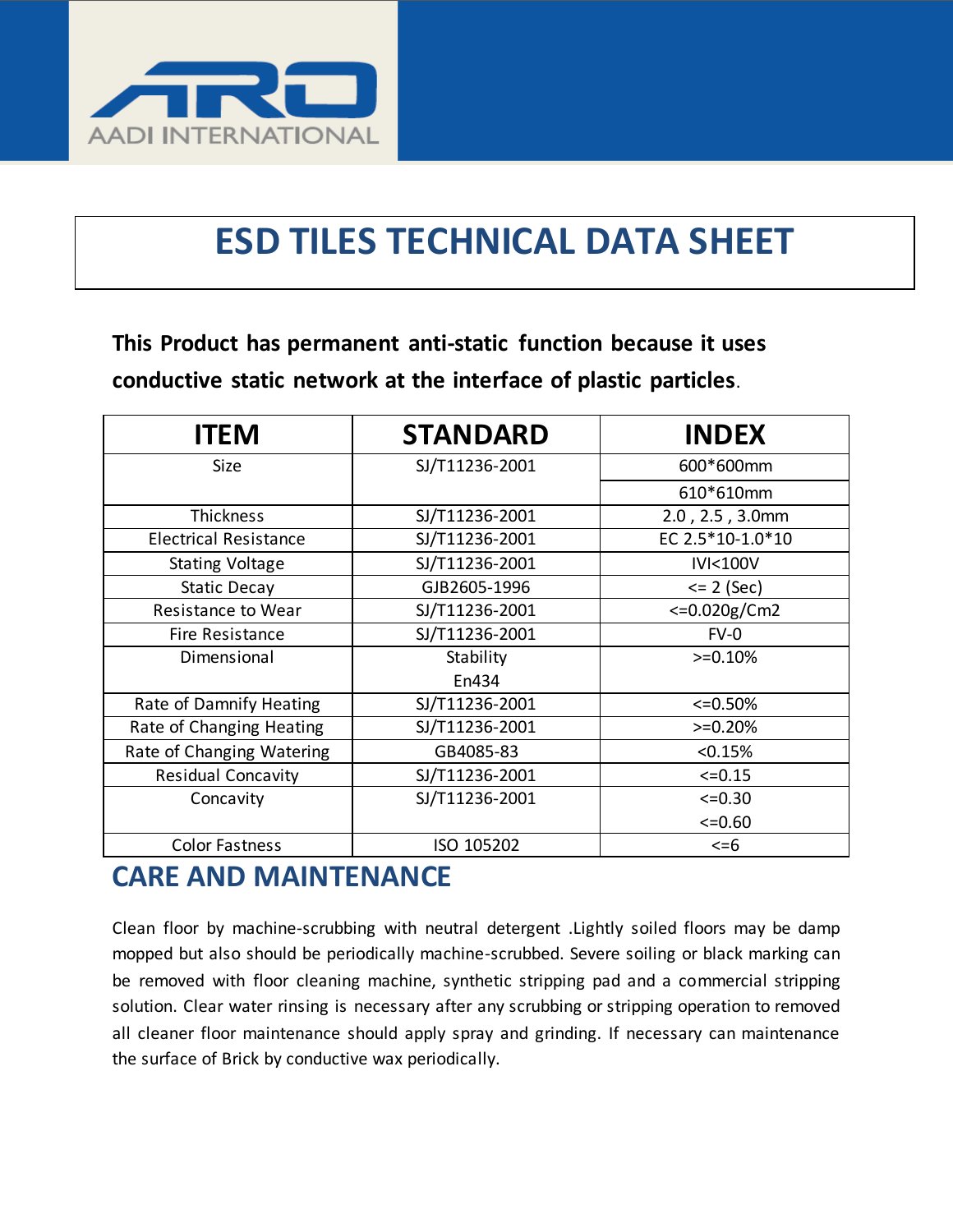

#### **INSTALLATION**

ARO-AADI INTERNATIOAL Conductive tile and Static-Dissipative tile should be installed on sub floors that are levered smooth and free of cracks. Residual humidity should be under 2.5% tested with the CM Dumb test. Tiles adhesive and installation site should reach a temperature of at least 18 C at 24 hour before installation and paste the tiles with qualified conductive glue below 10"5 Ohm for further details on installation method.

### **General Preparation and Conditioning**

Read the literature concerning the product description, product limitations, product installation, adhesive information, product maintenance and warranty before installing the tile. All materials including recommended adhesive are to be delivered to the installation location in its original packaging with labels intact. DO NOT stack pallets of material as this will cause damage. Store products in a dry area protected from the weather on a smooth, flat, dry surface with temperatures maintained between  $65^{\circ}$  F (19° C) and  $85^{\circ}$  F (30° C). Remove all plastic wrapping and strapping from the pallets upon arrival to the installation area and at least 48 hours prior to installation. For proper acclimation, remove the tile from the cartons and stack evenly on a smooth dry surface with each stack no more than 18" high. When stacking tiles prior to and during installation, place the tiles face-to-face and sanded back-to-sanded back to prevent the sanded back of the tiles from being contaminated and to protect the product from damage. The installation area, tile, adhesive and welding rods are to be maintained between 65º F (19<sup>o</sup> C) and 85<sup>o</sup> F (30<sup>o</sup> C) for a minimum of 48 hours prior to installation. These temperature ranges must be maintained throughout the installation phase and thereafter. If temperatures other than ARO-AADI INTERNATIOAL's requirements become an issue, contact the ARO-AADI INTERNATIOAL Technical Service Department prior to installation. Notice: Tile should be loose laid in the room or area prior to spreading of adhesive to determine the proper layout to ensure the best overall appearance and to minimize small border cuts. Inspect all material for proper type and color. Conduct the proper moisture emission and pH testing on the substrate. Proceed with the installation only when the conditions are proper and correct. A bond test using ARO-AADI INTERNATIOAL Solvent Free ESD Epoxy Adhesive throughout the area approximately 50 feet apart should be performed at least one week prior to the scheduled installation to ensure the surface is suitable.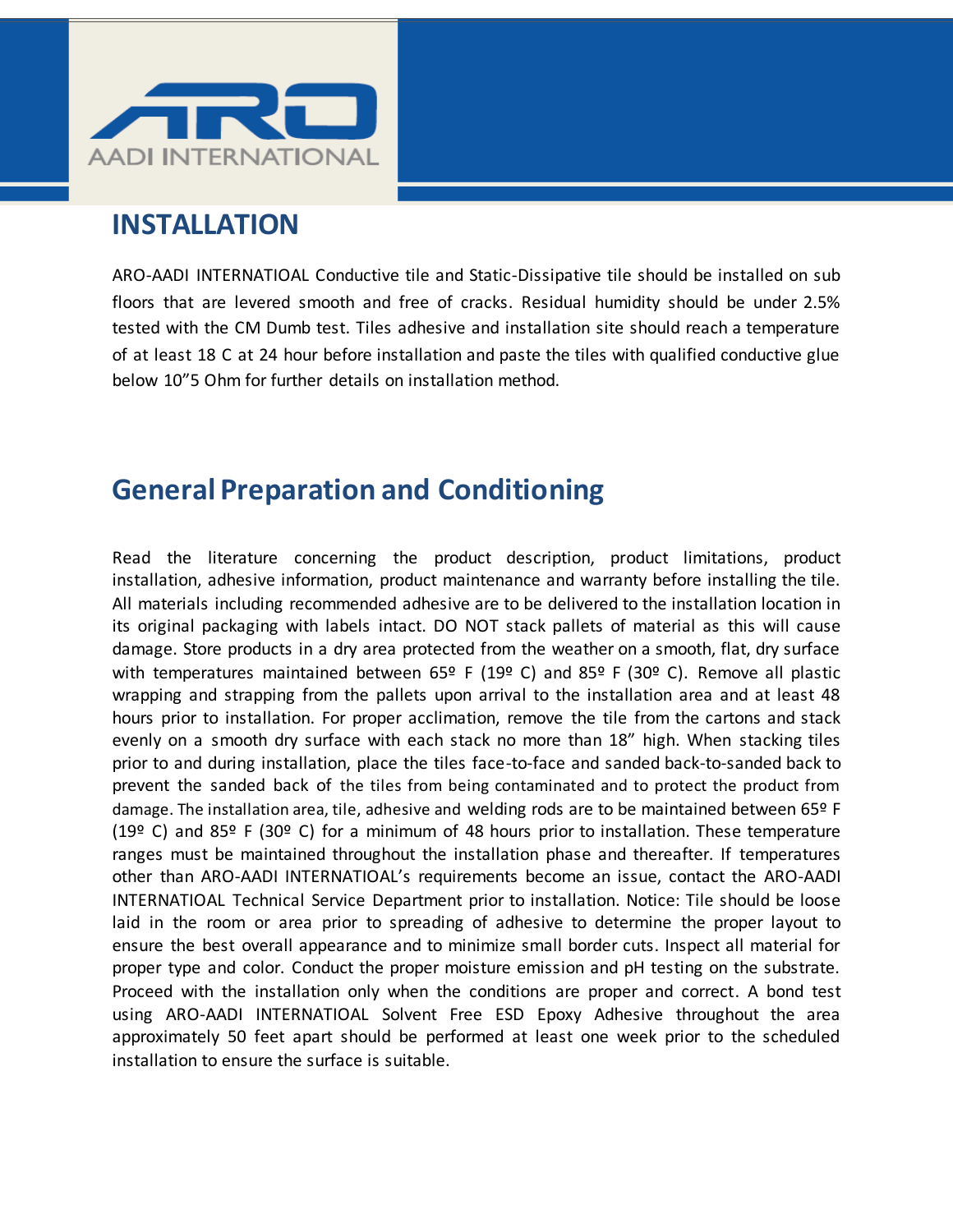

# **Subfloor/Substrate Inspection and Preparation General**

All subfloors/substrates must be inspected prior to installation. All substrates must be clean, smooth, permanently dry, flat, and structurally sound. The substrate must be free of moisture, dust, sealers, paint, curing compounds, parting agents, residual adhesives, adhesive removers,

hardeners, resinous compounds, solvents, wax, oil, grease, asphalt**,** gypsum compounds, alkaline salts, excessive carbonation or laitance, mold, mildew, any other extraneous coatings, films, materials and all other foreign matter which might interfere/restrict proper adhesive bonding. DO NOT use sweeping compounds, solvents, citrus adhesive removers, or acid etching to clean the substrate. DO NOT install Flooring over gypsum-based or plaster based leveling or patching compounds. DO NOT installs new floor covering over old floor covering, as the old floor covering may not be adequately bonded, hide possible structural defects or cause plasticizer migration into the new flooring. In renovation or remodel work, remove all existing adhesive residue so that 100% of the overall area of the original subfloor/substrate is exposed (Caution: Some previous manufactured asphaltic "cutback" contained asbestos).

Follow The Resilient Floor Covering Institute's (RFCI) "Recommended Work Practice for Removal of Existing Floor Covering and Adhesive", and all applicable industry, local, state, and federal standards. Care must be taken to analyze the conditions and correct any problems prior to installation. Follow the manufacturer's recommendations for any patching or underlayment materials, excluding gypsum based or plaster based levelers or patching compounds.

# **Adhesive Information ARO-AADI INTERNATIOAL Solvent Free ESD Epoxy Adhesive**

ARO-AADI INTERNATIOAL solvent Free ESD Epoxy Adhesive must be used for the installation of ARO-AADI INTERNATIOAL Conductive and Static Dissipative Solid Vinyl Tile. It is a solvent free, non-flammable, high performance epoxy adhesive for indoor installations over porous and nonporous substrates on grade, below grade or above grade. It is available in both quarts and gallon units. When used on non-porous substrates, the adhesive must be allowed to "tack up" before placing tiles. The approximate spread rate using the 1/32" deep x 1/16" open x 1/32" "U" notch trowel provided, is 175 square feet on smooth, steel toweled concrete or a nonporous substrate. Over porous or rough substrates, a 1/16" x 1/16" x 1/16" flat "V" notch trowel may be required; spread rate for this trowel is approximately 150 square feet**.** Coverage will vary according to the type of surface, surface texture, spreading angle and/or adhesive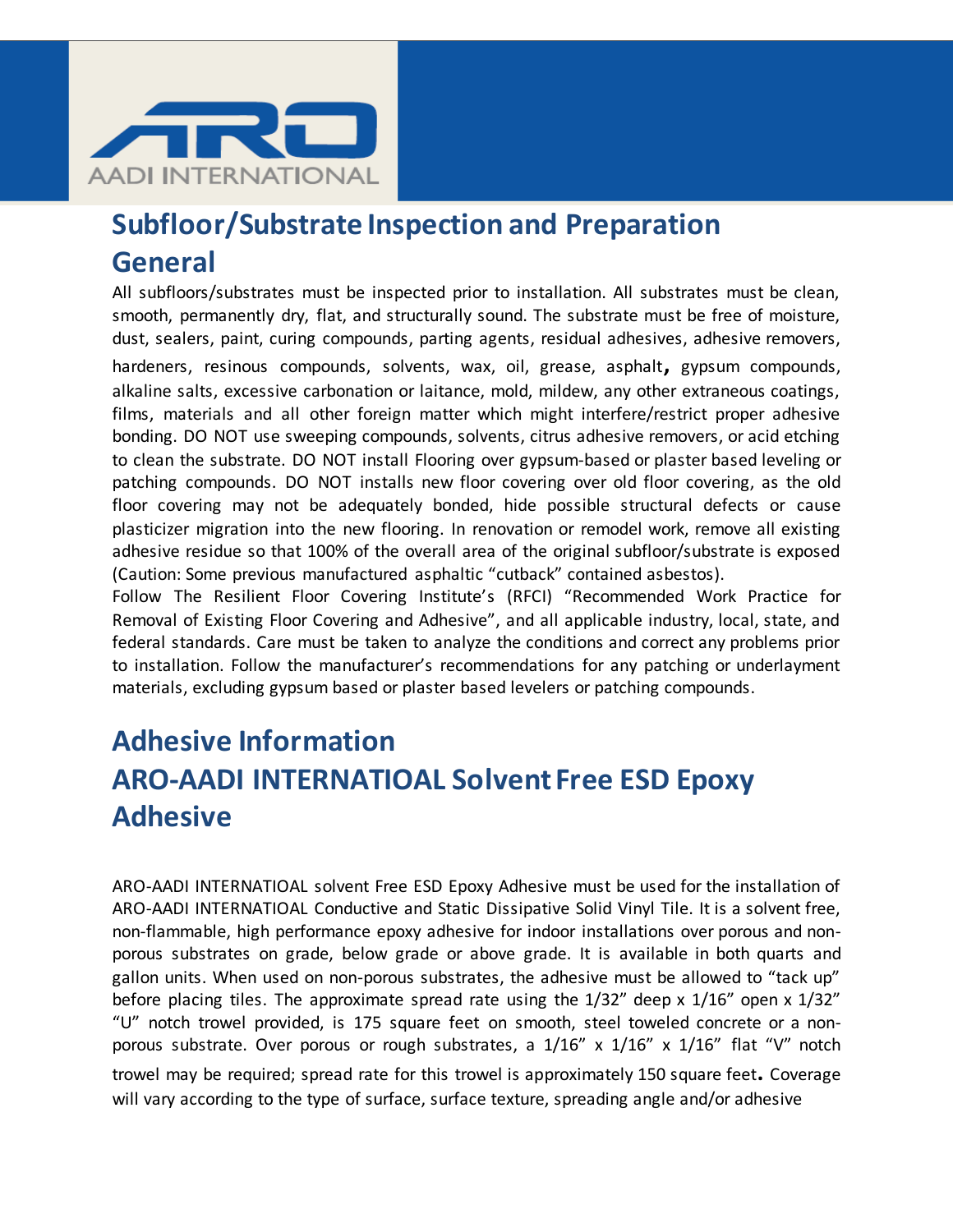

temperature. Although the epoxy components are non-freezing, the adhesive must be allowed to stabilize to ambient temperature before mixing. Shelf life is one year  $\omega$  70° F (21° C) from adhesive manufacturing date in an unopened container. Wet adhesive on the surface of the tiles or surrounding area must be removed immediately with a clean cloth dampened with warm soapy water or denatured alcohol. DO NOT allow adhesive to cure on the surface of the tile. Caution: A bond failure will occur if the epoxy is not properly mixed. Label information is in English and Spanish. Read all of the product and safety information concerning the adhesive and any other chemicals or cleaning agents prior to installation.

ARO-AADI INTERNATIOAL 66/67 Solvent Free ESD Epoxy Adhesive is Green Label Plus certified by the Carpet & Rug Institute. Part A VOC's 9 g/L, Part B VOC's 20 g/L; 14.3 g/L when mixed

### **Adhesive Application and Product Installation**

ARO-AADI INTERNATIOAL Conductive and Static Dissipative Vinyl Tile installation should only be performed with the ARO-AADI INTERNATIOAL 66/67 Solvent Free ESD Epoxy Adhesive. Read all installation literature before proceeding. Prior to adhesive application, dry lay the flooring to ensure desired aesthetics (refer to 6.1). Follow safety precautions on the adhesive label and Material Safety Data Sheet. Ensure the installation area has adequate ventilation. DO NOT mix partial units of this adhesive, because the ratio of Part A to Part B is not 1:1. ARO-AADI INTERNATIOAL 66/67 Solvent Free ESD Epoxy Adhesive is packaged in two separate containers marked Part A (epoxy resin) and Part B (polyamide resin, hardener). Remove the lids and add all of Part A into Part B. Mix the combined parts using a rotary motion while at the same time lifting from the bottom. A slow speed, 200 RPM maximum drill, with an attached mixing paddle may also be used. Mix for a minimum of 3 minutes with drill or 5 minutes by hand. After mixing, there must be no streaking of the two parts in the adhesive; it will be consistent black color.

### **Grounding & Grounding Diagram**

To ground the conductive flooring to a known ground, use the 1" wide x 0.004" thick x 18" long copper foil strips which are supplied by ARO-AADI INTERNATIOAL. Place approximately 9" of the strip into ARO-AADI INTERNATIOAL Solvent Free ESD Epoxy Adhesive while the adhesive is still wet to ensure a 100% transfer to the copper foil backing, under the tile nearest the ground point. ARO-AADI INTERNATIOAL ESD Adhesive must also be applied to the top section of the copper foil strips in order to complete the conductivity and to bond the tile to directly to the copper foil strips. Allow the other half, approximately 9", of the length of the strip to "pigtail" up the wall to permit an electrician to mechanically connect the copper foil to the ground point.